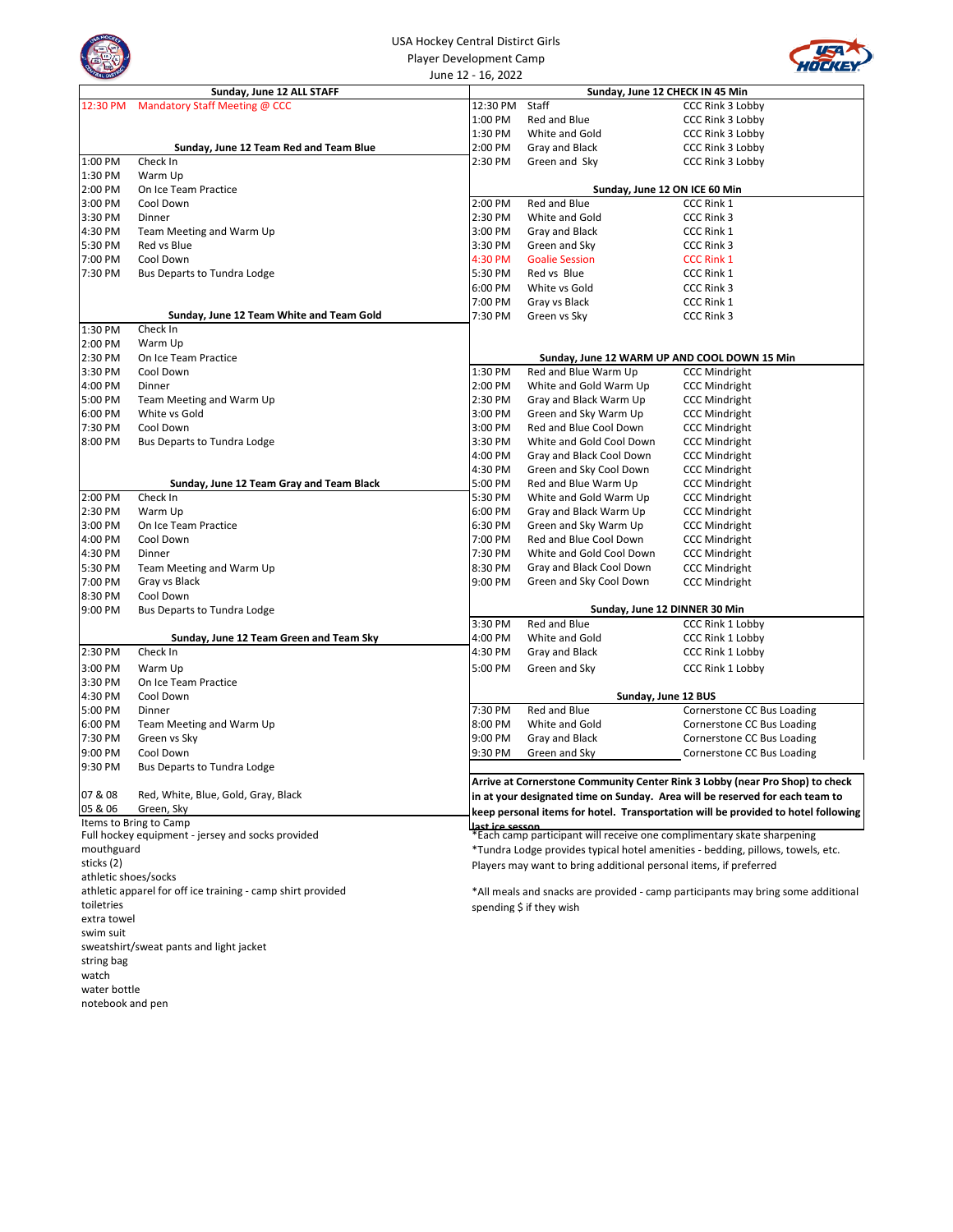| <b>USA Hockey Central Distirct Girls</b> |                    |                |                                  |
|------------------------------------------|--------------------|----------------|----------------------------------|
| Player Development Camp                  |                    |                |                                  |
|                                          | June 12 - 16, 2022 |                |                                  |
| <b>2 13 Team Red and Team Black</b>      |                    |                | Monday, June 13 BREAKFAST/DINNER |
|                                          | 6:30 AM            | Red and Black  | Tundra Lod                       |
|                                          | 7:00 AM            | White and Gray | Tundra Lod                       |
|                                          | $8:00$ AM          | Blue and Gold  | Tundra Lod                       |
|                                          | 8:30 AM            | Green and Sky  | Tundra Lod                       |
|                                          | 5:30 PM            | Red and Black  | Tundra Lod                       |
|                                          | 6:00 PM            | White and Gray | <b>Tundra Lod</b>                |
| eting (Team Concepts 1vs1 2vs1)          | 6:30 PM            | Blue and Gold  | Tundra Lod                       |
|                                          | 7:00 PM            | Green and Sky  | <b>Tundra Lod</b>                |
|                                          |                    |                |                                  |
|                                          |                    |                |                                  |



|                    | Monday, June 13 Team Red and Team Black          |                      |                      |                                                   | Monday, June 13 BREAKFAST/DINNER 30 Min               |
|--------------------|--------------------------------------------------|----------------------|----------------------|---------------------------------------------------|-------------------------------------------------------|
| 6:15 AM            | Wake Up                                          | 6:30 AM              | Red and Black        |                                                   | Tundra Lodge                                          |
| 6:30 AM            | <b>Breakfast</b>                                 | 7:00 AM              | White and Gray       |                                                   | Tundra Lodge                                          |
| 7:00 AM            | <b>Bus Departs for CCC</b>                       | 8:00 AM              | <b>Blue and Gold</b> |                                                   | Tundra Lodge                                          |
| 7:15 AM            | Warm Up                                          | 8:30 AM              | Green and Sky        |                                                   | Tundra Lodge                                          |
| 8:00 AM            | On Ice                                           | 5:30 PM              | Red and Black        |                                                   | Tundra Lodge                                          |
| 9:30 AM            | Cool Down                                        | 6:00 PM              | White and Gray       |                                                   | Tundra Lodge                                          |
| 9:45 AM            | Snack and Team Meeting (Team Concepts 1vs1 2vs1) | 6:30 PM              | <b>Blue and Gold</b> |                                                   | Tundra Lodge                                          |
| 11:00 AM           | On Ice Defense                                   | 7:00 PM              | Green and Sky        |                                                   | Tundra Lodge                                          |
| 11:30 AM           | On Ice Forwards                                  |                      |                      |                                                   |                                                       |
| 12:00 PM           | Lunch Defense                                    |                      |                      | Monday, June 13 LUNCH 30 Min                      |                                                       |
| 12:30 PM           | Lunch Forwards                                   | 11:30 AM             | <b>Blue and Gold</b> |                                                   |                                                       |
| 2:00 PM            | Warm Up                                          | 12:00 PM             |                      | Red and Black Defense, Green and Sky              |                                                       |
| 2:45 PM            | Team Red vs Team Black                           | 12:30 PM             |                      | Red and Black Forwards, White                     |                                                       |
| 4:15 PM            | Cool Down                                        | 2:00 PM              | Gray                 |                                                   |                                                       |
| 5:00 PM            | Bus Departs for Tundra Lodge                     |                      |                      |                                                   |                                                       |
| 5:30 PM            | Dinner                                           |                      |                      | Monday, June 13 ON ICE                            |                                                       |
|                    |                                                  | 8:00 AM              | Red and Black        |                                                   | CCC 1                                                 |
|                    | Monday, June 13 Team White and Team Gray         | 8:30 AM              | White and Gray       |                                                   | CCC <sub>3</sub>                                      |
| 6:45 AM            | Wake Up                                          | 9:30 AM              | <b>Blue and Gold</b> |                                                   | CCC <sub>1</sub>                                      |
| 7:00 AM            | <b>Breakfast</b>                                 | 10:00 AM             | Green and Sky        |                                                   | CCC <sub>3</sub>                                      |
| 7:30 AM            | <b>Bus Departs for CCC</b>                       | 11:00 AM             |                      | Defense Red/Black/White                           | CCC 1                                                 |
| 7:45 AM<br>8:30 AM | Warm Up<br>On Ice                                | 11:30 AM<br>12:15 PM |                      | Forwards Red/Black/White                          | CCC <sub>3</sub><br>CCC <sub>1</sub>                  |
| 10:00 AM           | Cool Down                                        | 12:45 PM             |                      | Defense Gray/Blue/Gold<br>Forwards Gray/Blue/Gold | CCC <sub>3</sub>                                      |
| 10:15 AM           | Snack and Team Meeting (Team Concepts 1vs1 2vs1) | 1:30 PM              | Defense Green/Sky    |                                                   | CCC 1                                                 |
| 11:00 AM           | On Ice Defense-White                             | 2:00 PM              | Forwards Green/Sky   |                                                   | CCC <sub>3</sub>                                      |
| 11:30 AM           | On Ice Forwards-White                            | 2:45 PM              |                      | Team Red vs Team Black                            | CCC 1                                                 |
| 12:15 PM           | On Ice Defense-Gray                              | 3:15 PM              |                      | Team White vs Team Gray                           | CCC <sub>3</sub>                                      |
| 12:45 PM           | On Ice Forwards-Gray                             | 4:15 PM              |                      | Team Blue vs Team Gold                            | CCC <sub>1</sub>                                      |
| 12:30 PM           | Lunch White                                      | 4:45 PM              |                      | Team Green vs Team Sky                            | CCC <sub>3</sub>                                      |
| 2:00 PM            | Lunch Gray                                       |                      |                      |                                                   |                                                       |
| 2:30 PM            | Warm Up                                          |                      |                      |                                                   | Monday, June 13 WARM UP AND COOL DOWN 15 Min          |
| 3:15 PM            | Team White vs Team Gray                          | 7:15 AM/9:30 AM      |                      | Red and Black                                     | <b>CCC Mindright</b>                                  |
| 4:45 PM            | Cool Down                                        | 7:45 AM/ 10:00 AM    |                      | White and Gray                                    | <b>CCC Mindright</b>                                  |
| 5:30 PM            | Bus Departs for Tundra Lodge                     | 8:45 AM/ 11:00 AM    |                      | Blue and Gold                                     | <b>CCC Mindright</b>                                  |
| 6:00 PM            | Dinner                                           | 9:15 AM/11:30 AM     |                      | Green and Sky                                     | <b>CCC Mindright</b>                                  |
|                    |                                                  | 2:00 PM/4:15 PM      |                      | Red and Black                                     | <b>CCC Mindright</b>                                  |
|                    | Monday, June 13 Team Blue and Team Gold          | 2:30 PM/4:45 PM      |                      | White and Gray                                    | <b>CCC Mindright</b>                                  |
| 7:45 AM            | Wake Up                                          | 3:30 PM/5:45 PM      |                      | Blue and Gold                                     | <b>CCC Mindright</b>                                  |
| 8:00 AM            | <b>Breakfast</b>                                 | 4:00 PM/6:15 PM      |                      | Green and Sky                                     | <b>CCC Mindright</b>                                  |
| 8:30 AM            | <b>Bus Departs for CCC</b>                       |                      |                      |                                                   |                                                       |
| 8:45 AM            | Warm Up                                          |                      |                      | Monday, June 13 BUS                               |                                                       |
| 9:30 AM            | On Ice                                           | 7:00 AM              | Red and Black        |                                                   | Tundra Lodge Bus Loading                              |
| 11:00 AM           | Cool Down                                        | 7:30 AM              | White and Gray       |                                                   | Tundra Lodge Bus Loading                              |
| 11:30 AM           | Lunch                                            | 8:30 AM              | <b>Blue and Gold</b> |                                                   | Tundra Lodge Bus Loading                              |
| 12:15 PM           | On Ice Defense                                   | 9:00 AM              | Green and Sky        |                                                   | Tundra Lodge Bus Loading                              |
| 12:45 PM           | On Ice Forwards                                  | 5:00 PM              | Red and Black        |                                                   | Cornerstone CC Bus Loading                            |
| 2:15 PM            | Snack and Team Meeting (Team Concepts 1vs1 2vs1) | 5:30 PM              | White and Gray       |                                                   | Cornerstone CC Bus Loading                            |
| 3:30 PM            | Warm Up                                          | 6:15 PM              | <b>Blue and Gold</b> |                                                   | Cornerstone CC Bus Loading                            |
| 4:15 AM            | Team Blue vs Team Gold                           | 6:45 PM              | Green and Sky        |                                                   | Cornerstone CC Bus Loading                            |
| 5:45 PM            | Cool Down                                        |                      |                      |                                                   |                                                       |
| 6:15 PM            | <b>Bus Departs for Tundra Lodge</b>              | 7:30 PM              |                      |                                                   | Presentation-NCAA Recruiting and College Player Panel |
| 6:30 PM            | Dinner                                           | 10:00 PM             | Lights Out           |                                                   |                                                       |
|                    | Monday, June 13 Team Green and Team Sky          |                      |                      |                                                   |                                                       |
| 8:15 AM            | Wake Up                                          | 1:30 PM              | On Ice Defense       |                                                   |                                                       |
| 8:30 AM            | <b>Breakfast</b>                                 | 2:00 PM              | On Ice Forwards      |                                                   |                                                       |
| 9:00 AM            | <b>Bus Departs for CCC</b>                       | 3:30 PM              |                      |                                                   | Snack and Team Meeting (Team Concepts 1vs1 2vs1)      |
| 9:15 AM            | Warm Up                                          | 4:00 PM              | Warm Up              |                                                   |                                                       |
| 10:00 AM           | On Ice                                           | 4:45 PM              |                      | Team Green vs Team Sky                            |                                                       |
| 11:30 AM           | Cool Down                                        | 6:15 PM              | Cool Down            |                                                   |                                                       |
| 12:00 PM           | Lunch                                            | 6:45 PM              |                      | <b>Bus Departs for Tundra Lodge</b>               |                                                       |

7:00 PM Dinner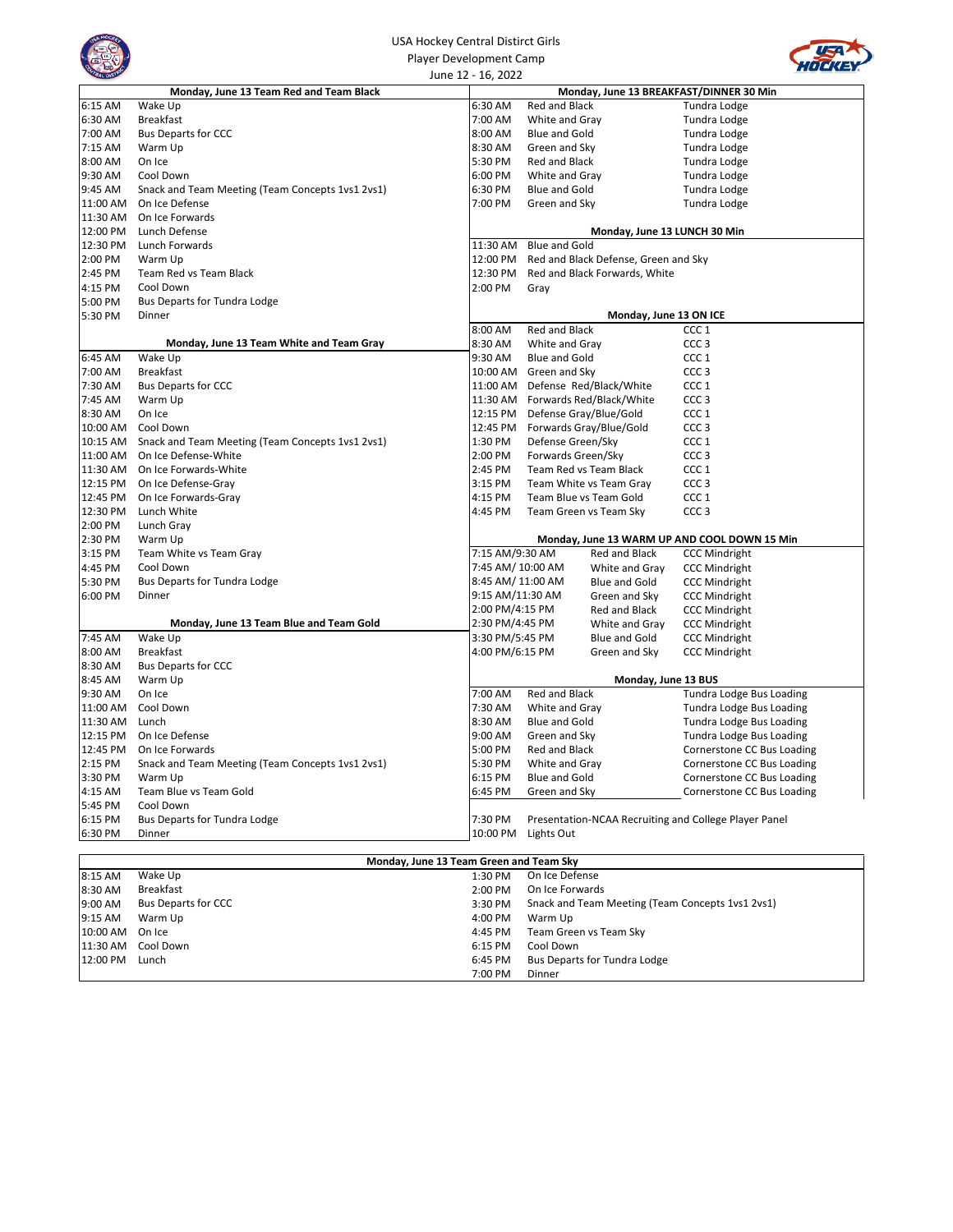|          |                                            | USA Hockey Central Distirct Girls        |                                     |                                                               |
|----------|--------------------------------------------|------------------------------------------|-------------------------------------|---------------------------------------------------------------|
|          | Player Development Camp                    |                                          |                                     |                                                               |
|          |                                            | June 12 - 16, 2022                       |                                     |                                                               |
|          | Tuesday, June 14 Team Blue and Team Gray   |                                          |                                     | Tuesday, June 14 BREAKFAST/DINNER 30 Min                      |
| 6:15 AM  | Wake Up                                    | 6:30 AM                                  | Blue and Gray                       | Tundra Lodge                                                  |
| 6:30 AM  | <b>Breakfast</b>                           | 7:00 AM                                  | <b>Black and White</b>              | Tundra Lodge                                                  |
| 7:00 AM  | <b>Bus Departs for CCC</b>                 | 8:00 AM                                  | Red and Gold                        | Tundra Lodge                                                  |
| 7:15 AM  | Warm Up                                    | 8:30 AM                                  | Green and Sky                       | Tundra Lodge                                                  |
| 8:00 AM  | On Ice                                     | 5:30 PM                                  | Blue and Gray                       | Tundra Lodge                                                  |
| 9:30 AM  | Cool Down                                  | 6:00 PM                                  | <b>Black and White</b>              | Tundra Lodge                                                  |
| 9:45 AM  | Mindright - Blue                           | 6:30 PM                                  | Red and Gold                        | Tundra Lodge                                                  |
| 9:45 AM  | Off Ice - Gray                             | 7:00 PM                                  | Green and Sky                       | Tundra Lodge                                                  |
| 10:30 AM | Snack and Presentation                     |                                          |                                     |                                                               |
| 11:30 AM | Lunch                                      |                                          |                                     | Tuesday, June 14 LUNCH 30 MIN                                 |
| 1:00 PM  | Warm Up                                    | 11:30 AM                                 | Blue and Gray, Red and Gold         |                                                               |
| 2:00 PM  | Team Blue vs Team Gray                     | 12:00 PM                                 | Green and Sky                       |                                                               |
| 3:30 PM  | Cool Down                                  | 12:30 PM                                 | <b>Black and White</b>              |                                                               |
| 4:00 PM  | Bus Departs for Tundra Lodge               |                                          |                                     |                                                               |
| 5:30 PM  | Dinner                                     |                                          |                                     | Tuesday, June 14 ON ICE 80 MIN                                |
|          |                                            | 8:00 AM                                  | <b>Blue and Gray</b>                | CCC 1                                                         |
|          |                                            | 8:30 AM                                  | <b>Black and White</b>              | CCC <sub>3</sub>                                              |
|          | Tuesday, June 14 Team Black and Team White | 9:30 AM                                  | Red and Gold                        | CCC <sub>1</sub>                                              |
| 6:45 AM  | Wake Up                                    | 10:00 AM                                 | Green and Sky                       | CCC <sub>3</sub>                                              |
| 7:00 AM  | <b>Breakfast</b>                           | 2:00 PM                                  | Team Blue vs Team Gray              | CCC <sub>1</sub>                                              |
| 7:30 AM  | <b>Bus Departs for CCC</b>                 | 2:30 PM                                  | Team Black vs Team White            | CCC <sub>3</sub>                                              |
| 7:45 AM  | Warm Up                                    | 3:30 PM                                  | Team Red vs Team Gold               | CCC <sub>1</sub>                                              |
| 8:30 AM  | On Ice                                     | 4:00 PM                                  | Team Green vs Team Sky              | CCC <sub>3</sub>                                              |
| 10:00 AM | Cool Down                                  |                                          |                                     |                                                               |
| 10:30 AM | Mindright - Black                          |                                          |                                     | Tuesday, June 14 Mindright Training 45 MIN                    |
| 10:30 AM | Off Ice - White                            | 9:45 AM                                  | Blue                                | Mindright                                                     |
| 11:30 AM | Snack and Presentation                     | 10:30 AM                                 | Black                               | Mindright                                                     |
| 12:30 PM | Lunch                                      | 12:30 PM                                 | Red                                 | Mindright                                                     |
| 1:30 PM  | Warm Up                                    | 1:30 PM                                  | Green                               | Mindright                                                     |
| 2:30 PM  | Team Black vs Team White                   |                                          |                                     | Tuesday, June 14 OFF ICE TRAINING 45 MIN                      |
| 4:00 PM  | Cool Down                                  | 9:45 AM                                  | Gray                                | <b>B9 Training Center</b>                                     |
| 4:30 PM  | Bus Departs for Tundra Lodge               | 10:30 AM                                 | White                               | <b>B9 Training Center</b>                                     |
| 6:00 PM  | Dinner                                     | 12:30 PM                                 | Gold                                | <b>B9 Training Center</b>                                     |
|          |                                            | 1:30 PM                                  | Sky                                 | <b>B9 Training Center</b>                                     |
|          | Tuesday, June 14 Team Red vs Team Gold     |                                          |                                     |                                                               |
| 7:45 AM  | Wake Up                                    |                                          |                                     | Tuesday, June 14 Presentations 50 MIN - Performance Nutrition |
| 8:00 AM  | <b>Breakfast</b>                           | 10:30 AM                                 | Blue and Gray                       | Rinkside Room                                                 |
| 8:30 AM  | <b>Bus Departs for CCC</b>                 | 11:30 AM                                 | <b>Black and White</b>              | Rinkside Room                                                 |
| 8:45 AM  | Warm Up                                    | 1:15 PM                                  | Red and Gold                        | Rinkside Room                                                 |
| 9:30 AM  | On Ice                                     | 2:15 PM                                  | Green and Sky                       | Rinkside Room                                                 |
| 11:00 AM | Cool Down                                  |                                          |                                     |                                                               |
| 11:30 AM | Lunch                                      |                                          |                                     | Tuesday, June 14 BUS 15 Min                                   |
| 12:30 PM | Mindright - Red                            | 7:00 AM                                  | <b>Blue and Gray</b>                | Tundra Lodge Bus Loading                                      |
| 12:30 PM | Off Ice - Gold                             | 7:30 AM                                  | <b>Black and White</b>              | Tundra Lodge Bus Loading                                      |
| 1:15 PM  | Snack and Presentation                     | 8:30 AM                                  | Red and Gold                        | Tundra Lodge Bus Loading                                      |
| 2:30 PM  | Warm Up                                    | 9:00 AM                                  | Green and Sky                       | Tundra Lodge Bus Loading                                      |
| 3:30 PM  | Team Red vs Team Gold                      | 4:00 PM                                  | Blue and Gray                       | Cornerstone CC Bus Loading                                    |
| 5:00 PM  | Cool Down                                  | 4:30 PM                                  | <b>Black and White</b>              | Cornerstone CC Bus Loading                                    |
| 5:30 PM  | <b>Bus Departs for Tundra Lodge</b>        | 5:30 PM                                  | Red and Gold                        | Cornerstone CC Bus Loading                                    |
| 6:30 PM  | Dinner                                     | 6:00 PM                                  | Green and Sky                       | Cornerstone CC Bus Loading                                    |
|          |                                            | Tuesday, June 14 Team Green and Team Sky |                                     |                                                               |
| 8:15 AM  | Wake Up                                    | 2:15 PM                                  | Snack and Presentation              |                                                               |
| 8:30 AM  | <b>Breakfast</b>                           | 3:15 PM                                  | Warm Up                             |                                                               |
| 9:00 AM  | <b>Bus Departs for CCC</b>                 | 4:00 PM                                  | Team Green vs Team Sky              |                                                               |
| 9:15 AM  | Warm Up                                    | 5:30 PM                                  | Cool Down                           |                                                               |
| 10:00 AM | On Ice                                     | 6:00 PM                                  | <b>Bus Departs for Tundra Lodge</b> |                                                               |
| 11:30 AM | Cool Down                                  | 7:00 PM                                  | Dinner                              |                                                               |
| 12:00 PM | Lunch                                      |                                          |                                     |                                                               |
| 1:30 PM  | Mindright - Green                          |                                          |                                     |                                                               |
| 1:30 PM  | Off Ice - Sky                              |                                          |                                     |                                                               |
|          |                                            | 10:00 PM Lights Out                      |                                     |                                                               |

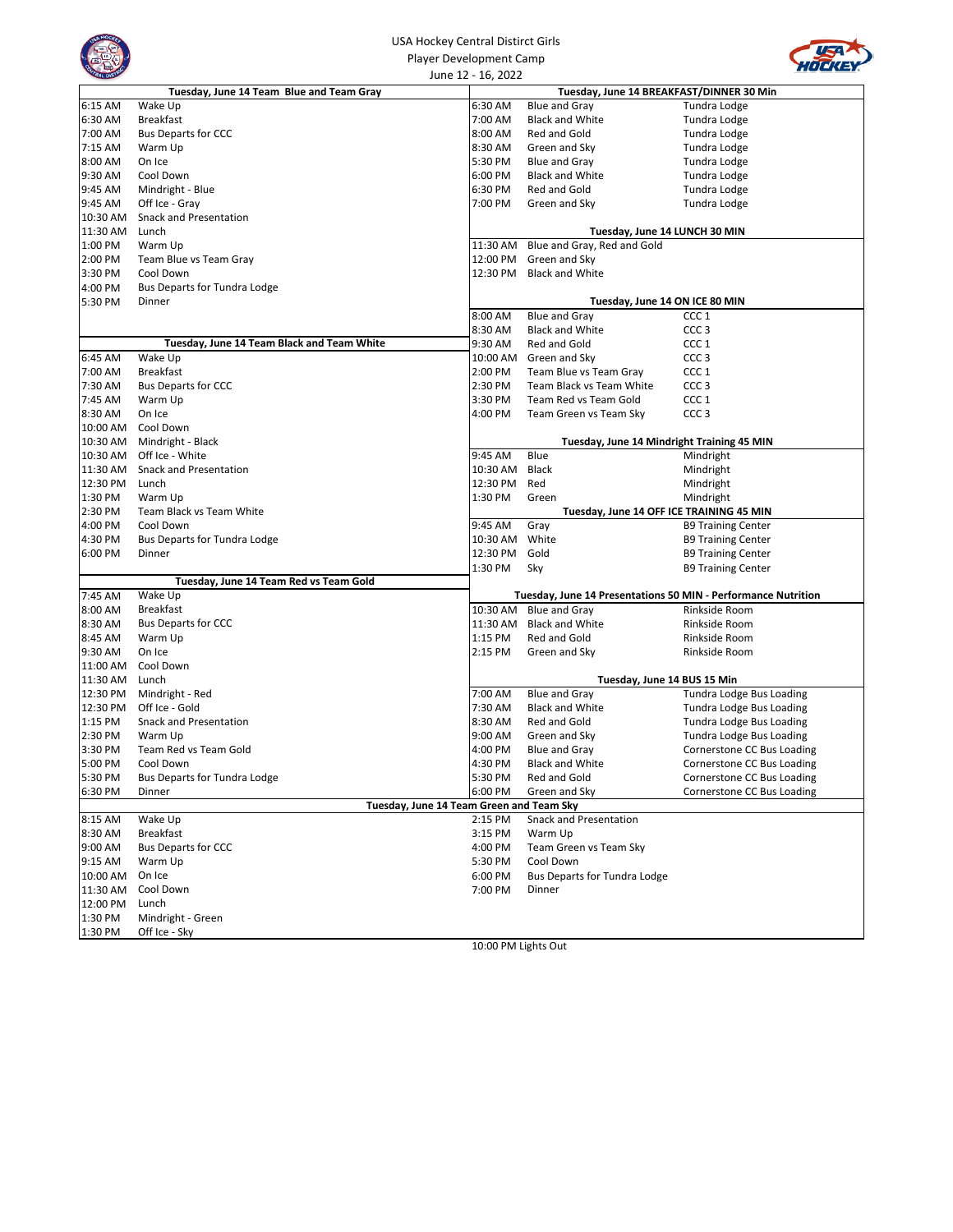|                      | USA Hockey Central Distirct Girls              |                      |                                                          |                                                        |
|----------------------|------------------------------------------------|----------------------|----------------------------------------------------------|--------------------------------------------------------|
|                      | <b>Player Development Camp</b>                 |                      |                                                          |                                                        |
|                      |                                                | June 12 - 16, 2022   |                                                          |                                                        |
|                      | Wednesday, June 15 Team Gold and Team Black    |                      | Wednesday, June 15 BREAKFAST/DINNER 30 Min               |                                                        |
| 8:30 AM              | Wake Up                                        | 8:15 AM              | Green and Sky                                            | Tundra Lodge                                           |
| 9:00 AM              | <b>Breakfast</b>                               | 9:00 AM              | Gold and Black                                           | Tundra Lodge                                           |
| 9:30 AM              | <b>Bus Departs for CCC</b>                     | 9:45 AM              | Red and Gray                                             | Tundra Lodge                                           |
| 10:00 AM             | Mindright-Gold                                 | 10:30 AM             | White and Blue                                           | Tundra Lodge                                           |
| 10:00 AM<br>11:00 AM | Off Ice - Black<br>Lunch                       | 5:30 PM<br>5:30 PM   | Green and Sky<br>Gold and Black                          | Tundra Lodge                                           |
| 12:00 PM             | Forwards Gold and Black                        | 7:00 PM              | Red and Gray                                             | Tundra Lodge<br>Tundra Lodge                           |
| 12:00 PM             | Defense Gold and Black                         | 7:00 PM              | White and Blue                                           | Tundra Lodge                                           |
| 1:15 PM              | Presentation                                   |                      |                                                          |                                                        |
| 3:00 PM              | Gold vs Black                                  |                      | Wednesday, June 15 LUNCH 30 Min                          |                                                        |
| 4:30 PM              | Cool Down                                      | 11:00 AM             | Gold and Black                                           |                                                        |
| 5:00 PM              | <b>Bus Departs for CCC</b>                     | 11:45 AM             | Red and Gray                                             |                                                        |
| 5:30 PM              | Dinner                                         | 12:30 PM             | Green and Sky                                            |                                                        |
|                      |                                                | 12:45 PM             | White and Blue                                           |                                                        |
|                      |                                                |                      | Wednesday, June 15 ON ICE                                |                                                        |
|                      |                                                | 10:00 AM             | <b>Goalie Session</b><br>11:00 AM Forwards Green and Sky | CCC <sub>3</sub><br>CCC <sub>3</sub>                   |
|                      |                                                |                      | 11:00 AM Defense Green and Sky                           | CCC <sub>1</sub>                                       |
|                      | Wednesday, June 15 Team Red and Team Gray      |                      | 12:00 PM Forwards Gold and Black                         | CCC <sub>3</sub>                                       |
| 9:15 AM              | Wake Up                                        | 12:00 PM             | Defense Gold and Black                                   | CCC <sub>1</sub>                                       |
| 9:45 AM              | <b>Breakfast</b>                               | 1:00 PM              | Forwards Red and Gray                                    | CCC <sub>3</sub>                                       |
| 10:15 AM             | <b>Bus Departs for CCC</b>                     | 1:00 PM              | Defense Red and Gray                                     | CCC <sub>1</sub>                                       |
| 10:45 AM             | Mindright-Gray                                 | 2:00 PM              | Forwards White and Blue                                  | CCC <sub>3</sub>                                       |
| 10:45 AM             | Off Ice - Red                                  | 2:00 PM              | Defense White and Blue                                   | CCC <sub>1</sub>                                       |
| 11:45 AM             | Lunch                                          | 3:00 PM              | Green vs Sky                                             | CCC <sub>1</sub>                                       |
| 1:00 PM              | Forwards Red and Gray                          | 3:00 PM              | Gold vs Black                                            | CCC <sub>3</sub>                                       |
| 1:00 PM              | Defense Red and Gray                           | 4:30 PM              | Red vs Gray                                              | CCC <sub>1</sub>                                       |
| 3:00 PM              | Presentation                                   | 4:30 PM              | White vs Blue                                            | CCC <sub>3</sub>                                       |
| 4:30 PM<br>6:00 PM   | Red vs Gray<br>Cool Down                       |                      | Wednesday, June 15 Mindright Training                    |                                                        |
| 6:30 PM              | <b>Bus Departs for CCC</b>                     | 9:15 AM              | Sky                                                      | Mindright                                              |
| 7:00 PM              | Dinner                                         | 10:00 AM             | Gold                                                     | Mindright                                              |
|                      |                                                | 10:45 AM             | Gray                                                     | Mindright                                              |
|                      |                                                | 11:30 AM White       |                                                          | Mindright                                              |
|                      |                                                |                      |                                                          |                                                        |
|                      | Wednesday, June 15 Team White and Team Blue    |                      | Wednesday, June 15 Off Ice Training                      |                                                        |
| 10:00 AM             | Wake Up                                        | 9:15 AM              | Green                                                    | <b>B9 Training Center</b>                              |
| 10:30 AM<br>11:00 AM | <b>Breakfast</b><br><b>Bus Departs for CCC</b> | 10:00 AM<br>10:45 AM | Black<br>Red                                             | <b>B9 Training Center</b>                              |
| 11:30 AM             | Mindright-White                                | 11:30 AM             | Blue                                                     | <b>B9 Training Center</b><br><b>B9 Training Center</b> |
| 11:30 AM             | Off Ice -Blue                                  |                      |                                                          |                                                        |
| 12:45 PM             | Lunch                                          |                      | Wednesday, June 15 Presentation - Coyne                  |                                                        |
| 2:00 PM              | Forwards White and Blue                        | 1:15 PM              | Green, Sky, Gold and Black                               | Rinkside Room                                          |
| 2:00 PM              | Defense White and Blue                         | 3:00 PM              | Red, Gray, White and Blue                                | Rinkside Room                                          |
| 3:00 PM              | Presentation                                   |                      |                                                          |                                                        |
| 4:30 PM              | White vs Blue                                  |                      | Wednesday, June 15 BUS                                   |                                                        |
| 6:00 PM              | Cool Down                                      | 8:45 AM              | Green and Sky                                            | Tundra Lodge Bus Loading                               |
| 6:30 PM              | <b>Bus Departs for CCC</b>                     | 9:30 AM              | Gold and Black                                           | Tundra Lodge Bus Loading                               |
| 7:00 PM              | Dinner                                         | 10:15 AM<br>11:00 AM | Red and Gray<br>White and Blue                           | Tundra Lodge Bus Loading                               |
|                      |                                                | 5:00 PM              | Green and Sky                                            | Tundra Lodge Bus Loading<br>Cornerstone CC Bus Loading |
|                      |                                                | 5:00 PM              | Gold and Black                                           | Cornerstone CC Bus Loading                             |
|                      |                                                | 6:30 PM              | Red and Gray                                             | Cornerstone CC Bus Loading                             |
|                      |                                                | 6:30 PM              | White and Blue                                           | Cornerstone CC Bus Loading                             |
|                      | Wednesday, June 15 Team Green and Team Sky     |                      |                                                          |                                                        |
| 7:45 AM              | Wake Up                                        | 10:00 PM Lights Out  |                                                          |                                                        |
| 8:15 AM              | <b>Breakfast</b>                               |                      |                                                          |                                                        |
| 8:45 AM              | <b>Bus Departs for CCC</b>                     |                      |                                                          |                                                        |
| 9:15 AM              | Mindright - Sky                                |                      |                                                          |                                                        |
| 9:15 AM              | Off Ice-Green                                  |                      |                                                          |                                                        |
| 11:00 AM             | Forwards Green and Sky                         |                      |                                                          |                                                        |
| 11:00 AM<br>12:30 PM | Defense Green and Sky<br>Lunch                 |                      |                                                          |                                                        |
| 1:15 PM              | Presentation                                   |                      |                                                          |                                                        |
| 3:00 PM              | Green vs Sky                                   |                      |                                                          |                                                        |
| 4:30 PM              | Cool Down                                      |                      |                                                          |                                                        |
| 5:00 PM              | <b>Bus Departs for CCC</b>                     |                      |                                                          |                                                        |
| 5:30 PM              | Dinner                                         |                      |                                                          |                                                        |
|                      |                                                |                      |                                                          |                                                        |

 $\mathbf{I}$